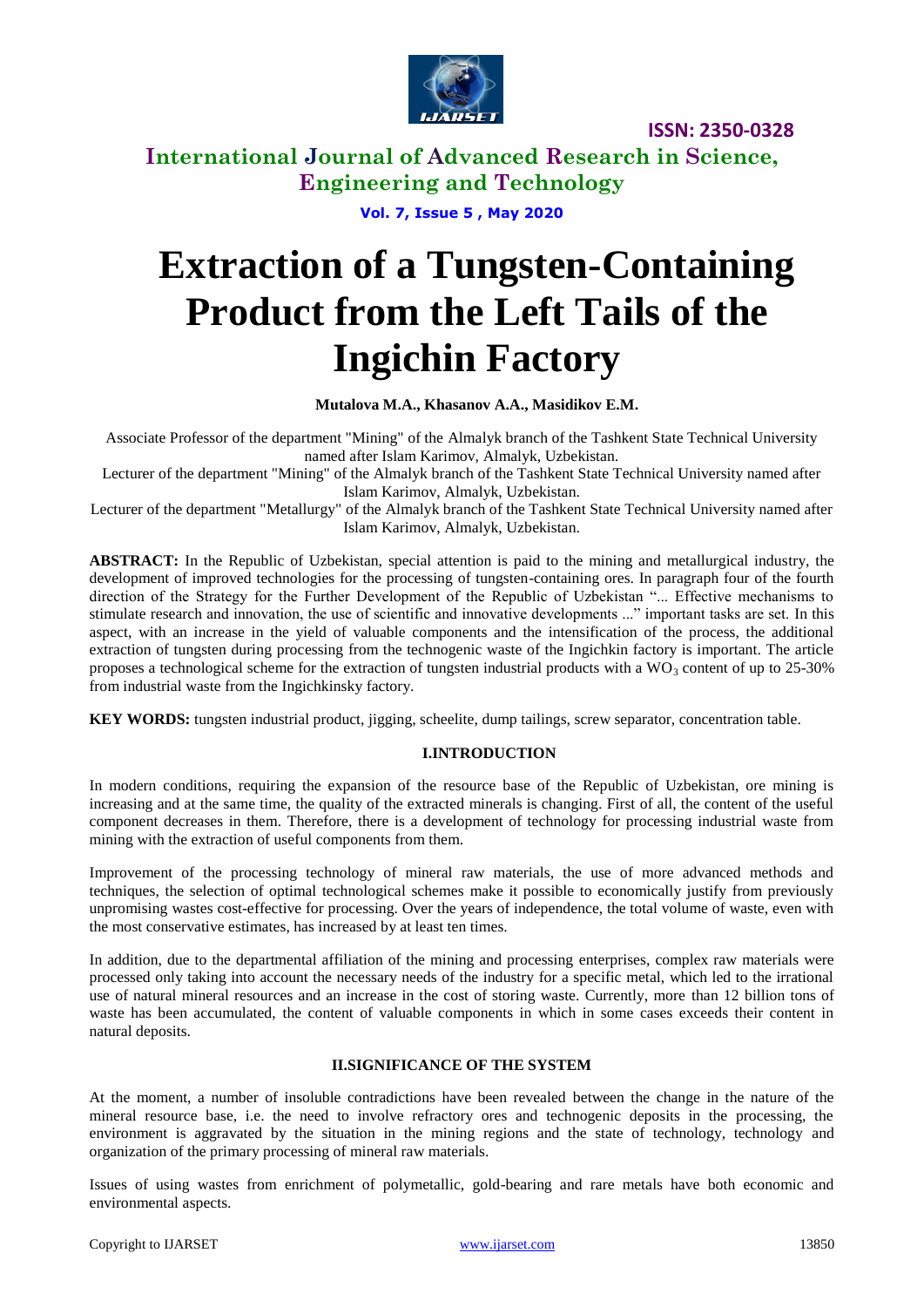

# **International Journal of Advanced Research in Science, Engineering and Technology**

### **Vol. 7, Issue 5 , May 2020**

An important component of the overall strategy of the ore industry, including tungsten, is the increase in the use of ore wastes as additional sources of ore-mineral raw materials, with a significant reduction in the extent of disruption of the geological environment in the region and the negative impact on all components of the environment.

The problem of processing the tailings of processing plants and the extraction of useful components from them with their subsequent use as secondary raw materials is one of the urgent. This problem has several aspects. Firstly, the metal extracted from the cake is much cheaper than the metal extracted from the ore as a result of a number of technical conversions. Secondly, after the extraction of metals from the cake, the latter can be useful to be disposed of.

### **III. LITERATURE SURVEY**

The basis of non-waste technology is the development and implementation of fundamentally new technological processes that exclude any type of waste, various drainless technological schemes and water cycles based on effective cleaning methods, as well as the widespread use of waste as secondary raw materials.

An important problem of creating non-waste technology is its organizational principles, where a certain role is played by the choice of areas, the structure of units. In that regard, there is a positive experience of a number of enrichment enterprises, both foreign countries and CIS countries.

The Ingichkinskoye field is located in the southeastern part of the Zirobulak Mountains on the territory of the Kattakurgan region of the Samarkand region of Uzbekistan.

### **IV. METHODOLOGY**

The terrain of the deposit area is relatively complex, weakly hill-ridden, cut by a series of anhydrous sais.

The enrichment plant is located on the prevailing elevations, which allows the use of lower-lying natural tanks under the tailing dump.

The results of chemical analysis and the mineralogical composition of stale tails are shown in table No. 1

| Table 1<br>The chemical composition of tails Ingichki |                  |                            |            |  |
|-------------------------------------------------------|------------------|----------------------------|------------|--|
| <b>Elements and oxides</b>                            | <b>Content %</b> | <b>Elements and oxides</b> | Content %  |  |
| SiO2                                                  | 48,55            | CO <sub>2</sub>            | 6,64       |  |
| FeO <sub>3</sub>                                      | 14,70            | S common                   | 1,28       |  |
| K2O                                                   | 0,80             | Mo                         | 0,02       |  |
| Na <sub>2</sub> O                                     | 1,20             | As                         | 0,01       |  |
| CaO                                                   | 18,95            | Pb                         | footprints |  |
| MgO                                                   | 2,21             | Cu                         | 0,02       |  |
| Al2O3                                                 | 3,96             | Zn                         | 0,001      |  |
| TiO <sub>2</sub>                                      | 0,14             | Amount                     | 100,0      |  |
| P <sub>2</sub> O <sub>5</sub>                         | 0,11             | FeO                        | 10,42      |  |
| MnO                                                   | 1,40             | SO <sub>3</sub>            | 0,15       |  |
| WO<br>$\mathbf{3}$                                    | 0,066            | Loss on ignition           | 6,76       |  |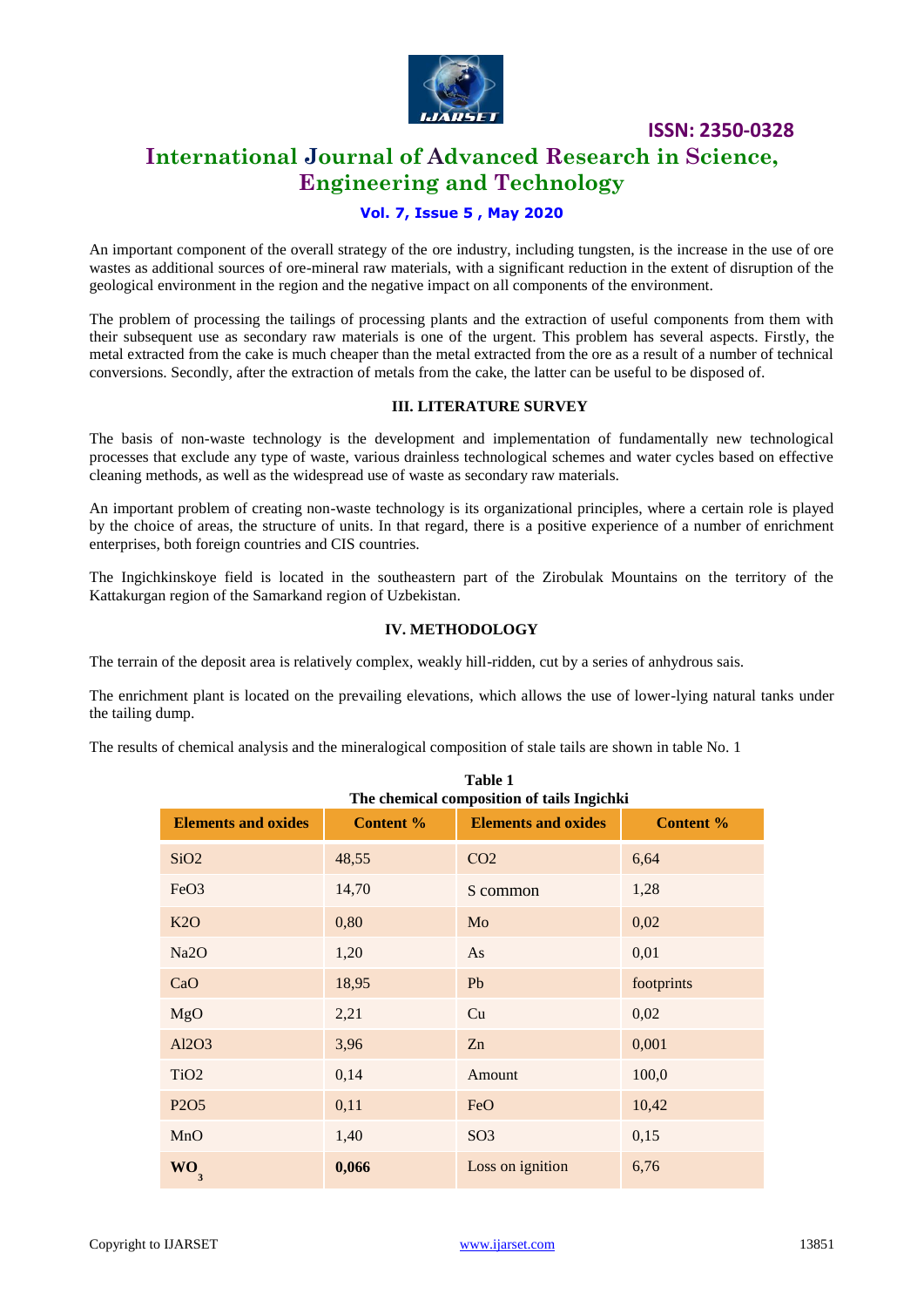

# **International Journal of Advanced Research in Science, Engineering and Technology**

### **Vol. 7, Issue 5 , May 2020**

The mineral composition of the tailings was determined according to the mineralogical analysis of the averaged sample and, using mineralogra- phy, from briquettes made of a sulfide product (foam product of flotation of a draft gravity concentrate).

The chemical composition of the samples was studied using quantitative X-ray fluorescence analysis on a PW-1404 instrument from the Dutch company Philips.

A known method of processing scheelite-containing tails in order to remove hazardous materials from them and process non-hazardous and ore minerals using an improved separation process.

A fine fraction of the tailings is subjected to screw separation with the release of the technological process into the secondary dump tailings of the bulk of the initial tailings. This allows you to dramatically reduce the burden on subsequent operations, capital costs and operating costs. The resulting tungsten product is subjected to purification on a screw separator to obtain a rough concentrate and tailings. The rough concentrate is refined on concentration tables to obtain gravity tungsten concentrate and tails.

Several series of experiments were carried out with the stale tails of the Ingichkinsky factory. Prepared 5 samples weighing 50 kg.

The first 2 experiments were carried out in an open cycle according to the following scheme:



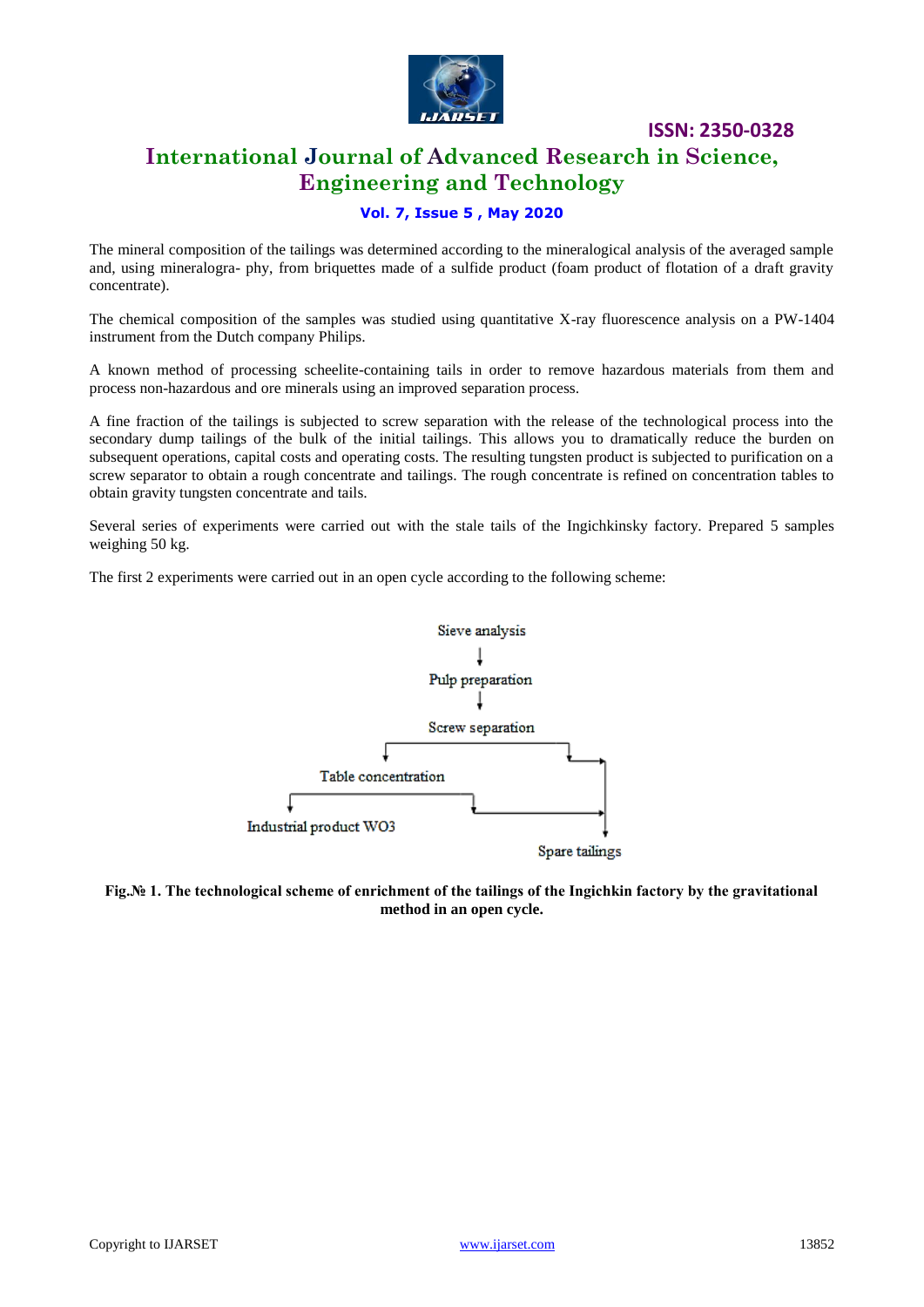

# **International Journal of Advanced Research in Science, Engineering and Technology**

### **Vol. 7, Issue 5 , May 2020**



Spare tailings

**ISSN: 2350-0328**

The following 3 experiments were also carried out in an open cycle according to the following flow chart:

#### **Fig.№ 2. Technological scheme of enrichment of the tailings of the Ingichkin factory in an open cycle.**

#### **V. EXPERIMENTAL RESULTS**

As a result, according to the technological scheme of Fig. 1, an intermediate product containing 6.6–9.8% WO<sub>3</sub> was obtained.

According to the technological scheme of Fig. 2 with cleaning, an intermediate product containing 11.52 -27.27% WO<sub>3</sub> was obtained.

When stale tailings are enriched by gravity methods on a jigging machine and on a concentration table with two cleanings, it makes it possible to obtain a tungsten intermediate product with a content of  $28{\text -}30\%$  WO<sub>3</sub>.

The enrichment of stale tails on the screw separator and on the concentration table does not give the expected results. Thus, we offer enrichment of stale tails by the gravitational method on a jigging machine and on concentration tables with two cleanings.

The tests were carried out in the October-November month of 2019. During the tests in 24 hours, 300 kg of raw mineral raw materials were processed.

The dead tails of the Ingichkinsky factory (2-tail field) were enriched according to the recommended scheme on a depositing machine of the MOD-0.2 brand and on a concentration table SK-1 with cleaning.

When enriching the tailings of the Ingichkinsky factory according to the recommended scheme by gravity methods, initially on a jigging machine, then a tungsten intermediate product containing  $27.27\%$  WO<sub>3</sub> with 69.75% recovery was obtained on a concentration table with refining.

|                                                                                                          |                  | Table 2    |                  |                     |
|----------------------------------------------------------------------------------------------------------|------------------|------------|------------------|---------------------|
| The results of enrichment of the tails of the Ingichkin factory by the gravitational method on a jigging |                  |            |                  |                     |
| machine.                                                                                                 |                  |            |                  |                     |
| $N_2$                                                                                                    | Product name     | $Output\%$ | Content $WO_3$ % | Extraction $WO_3$ % |
|                                                                                                          | Tungsten product | 0.23       | 27.27            | 69.75               |
|                                                                                                          | Tails            | 99.77      | 0.31             | 30.25               |
|                                                                                                          | Source product   | 100.0      | 0.088            | 100                 |
| $\rm{II}$                                                                                                | Tungsten product | 0.2        | 24.6             | 61.3                |
|                                                                                                          | Tails            | 99.8       | 0.28             | 38.7                |
|                                                                                                          | Source product   | 100.0      | 0.073            | 100                 |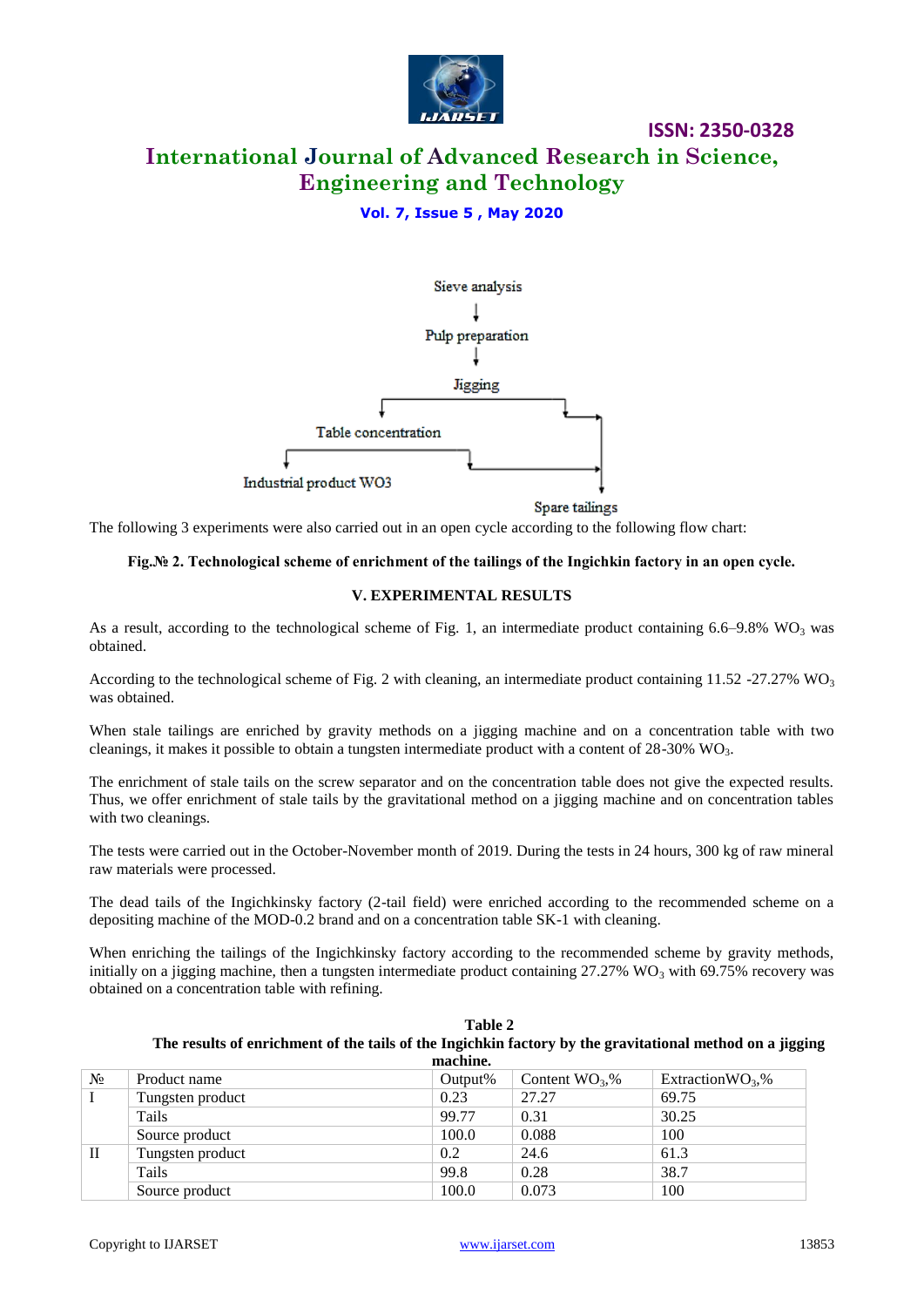

# **International Journal of Advanced Research in Science, Engineering and Technology**

## **Vol. 7, Issue 5 , May 2020**

| Ш  | Tungsten product | 0.21   | 26.6  | 63.0 |
|----|------------------|--------|-------|------|
|    | Tails            | 99.79  | 0.52  | 37.0 |
|    | Source product   | 100.0  | 0.088 | 100  |
| IV | Tungsten product | 0.19   | 22.3  | 64.8 |
|    | Tails            | 99.84  | 0.41  | 35.2 |
|    | Source product   | 100.0  | 0.067 | 100  |
| V  | Tungsten product | 0.192  | 21.7  | 62.8 |
|    | Tails            | 99.808 | 0.44  | 37.2 |
|    | Source product   | 100.0  | 0.066 | 100  |

**Table.3**

### **The results of enrichment of the stale tails of the Ingichkinsky factory on a screw separator.**

| $N_2$        | Product name     | Output <sup>%</sup> | Content $WO_3$ % | Extraction $WO_3$ % |
|--------------|------------------|---------------------|------------------|---------------------|
| $\mathbf I$  | Tungsten product | 0.199               | 12.7             | 49.7                |
|              | Tails            | 99.8                | 0.73             | 50.3                |
|              | Source product   | 100.0               | 0.051            | 100                 |
| $\mathbf{I}$ | Tungsten product | 0.18                | 9.2              | 51.2                |
|              | Tails            | 99.82               | 0.81             | 48.8                |
|              | Source product   | 100.0               | 0.033            | 100                 |
| Ш            | Tungsten product | 0.06                | 7.63             | 46.9                |
|              | Tails            | 99.94               | 0.74             | 53.1                |
|              | Source product   | 100.0               | 0.01             | 100                 |
| IV           | Tungsten product | 0.07                | 6.81             | 49.1                |
|              | Tails            | 99.93               | 0.49             | 50.9                |
|              | Source product   | 100.0               | 0.01             | 100                 |
| V            | Tungsten product | 0.08                | 6.09             | 47.3                |
|              | Tails            | 99.92               | 0.42             | 52.7                |
|              | Source product   | 100.0               | 0.01             | 100                 |

#### The dead tails of the Ingichkinsky factory



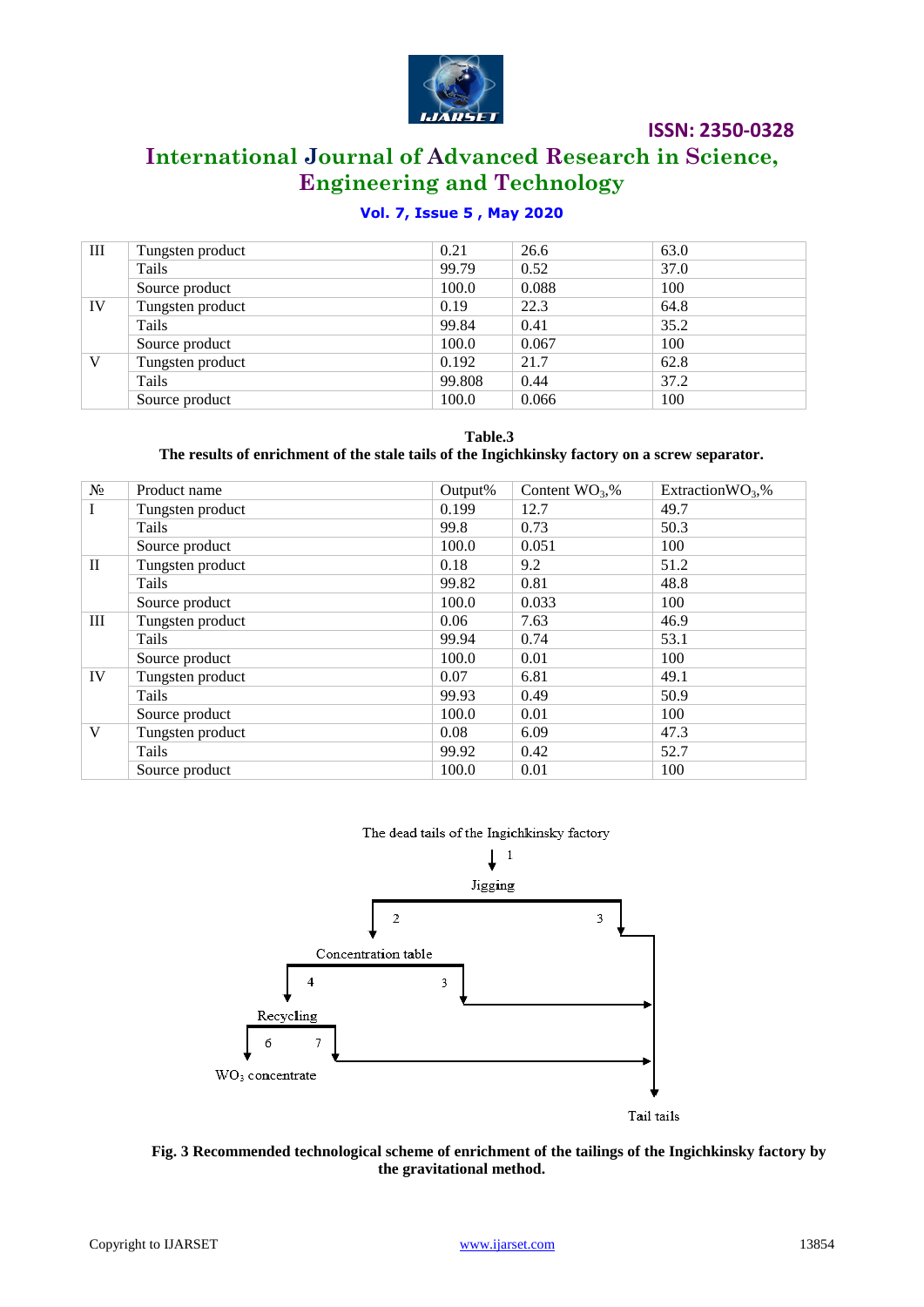

# **International Journal of Advanced Research in Science, Engineering and Technology**

### **Vol. 7, Issue 5 , May 2020**



Tail tails

### **Fig. 4 Technological scheme of enrichment of the tailings of the Ingichkin factory by the gravitational method.**

#### **VI. CONCLUSION**

The work provides a solution to the scientific and industrial problem: scientifically substantiated, necessary and definitely implemented effective technological methods for extracting tungsten from the stagnant tails of the Ingichkinsky factory.

The main results of the research, development and their practical implementation are as follows: The analysis of the current situation in the Republic of Uzbekistan with mineral resources of the ore industry, in particular, tungsten using the example of the dead tailings of the Ingichkin factory, shows that the problem of involving dead tailings in ore processing is relevant, having technological, economic and environmental significance.

The material composition and technological properties of the main W-containing technogenic formation of stale tails of the Ingichkinsky factory are established.

It is proved that the only effective and rational method for enriching the W-containing stale tails of the Ingichkin factory is the gravitational enrichment method.

An optimized technological scheme for the extraction of tungsten from their dead tailings at the Ingichkin factory made it possible to obtain tungsten concentrate and tungsten intermediate products, solved the problem of depleting the mineral resources of dead tailings at the Ingichkin factory, and reduced the negative impact of the enterprise's production activity on the environment.

The essential features of the developed technology for extracting tungsten from the stale tails of the Ingichki factory are:

- narrow classification by size of food of primary enrichment operations;

- Preferred use of gravity equipment.

During the semi-industrial tests of the developed technology for extracting tungsten from the stale tailings of the Ingichkin factory, a tungsten intermediate product with a WO3 content of 27.27-35% was obtained with 69.75% recovery.

#### **REFERENCES**

- [1] Avdokhin V. M. Fundamentals of mineral enrichment: volume 2, M.: Gornaya kniga, 2008. 147c.
- [2] Abramov A. A. Flotation methods of enrichment: volume 4, M.: Mountain book, 2008. -453 -454
- [3] Novikov A.A., Sazonov G.T. State and prospects of development of the ore-raw material base of non-ferrous metallurgy of the Russian Federation, Mining Journal - 2000 - No. 8, P. 92-95.